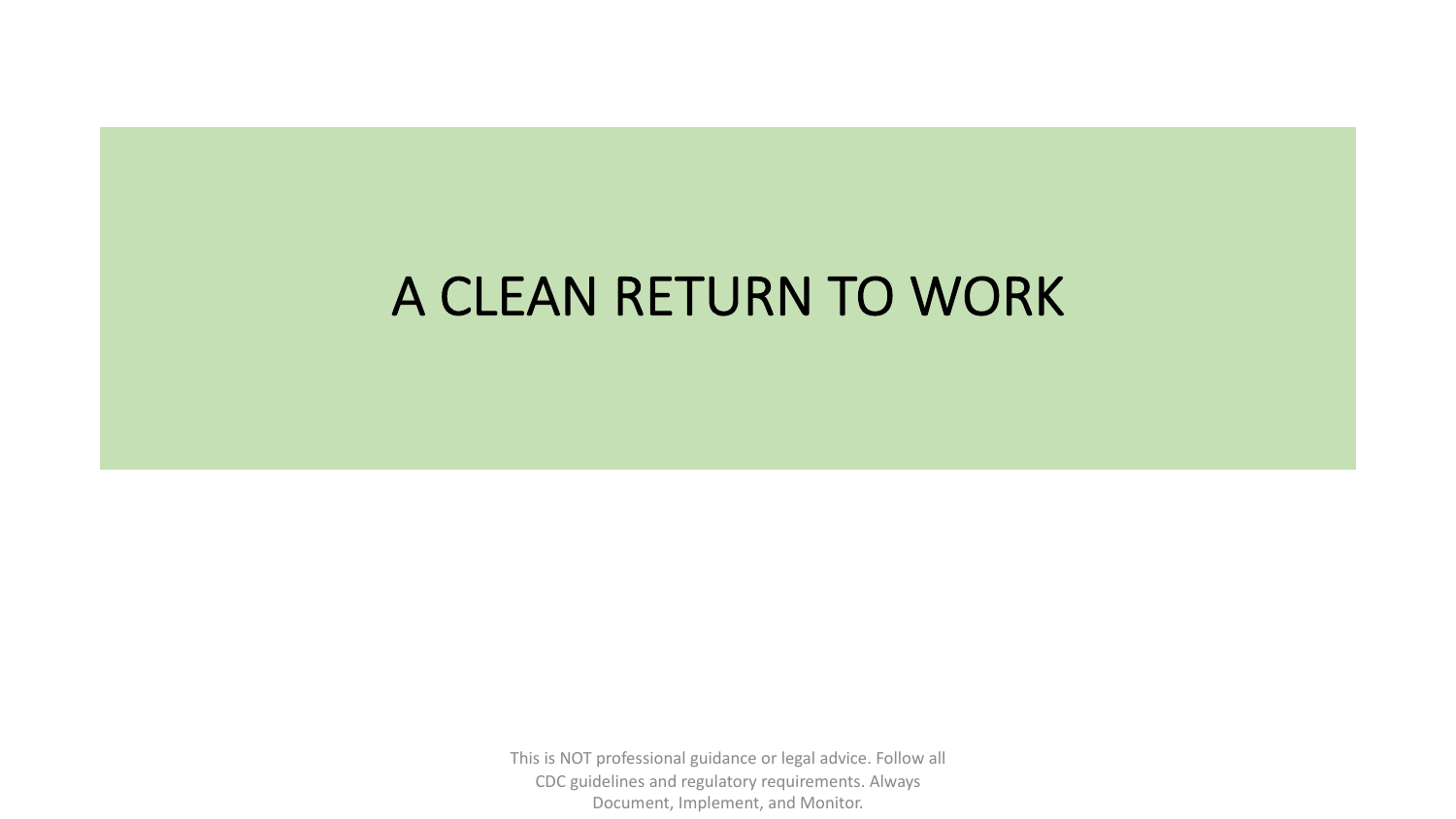# SPEAKER BIOS

### **Rich Volin**

- Owner, Volin Employment Law, PLLC
- Focus on employment and business law, contracts, dispute resolution, litigation, and arbitration/mediation
- Licensed in Virginia, Maryland, and DC



### **Phil Harper**

- Owner-Operator, WellNest Professional Cleaning
- Accredited Infection Prevention Expert as certified by the Academy of Cleaning Excellence
- ISSA Certified Custodial Technician
- Former CPA and KPMG Alum

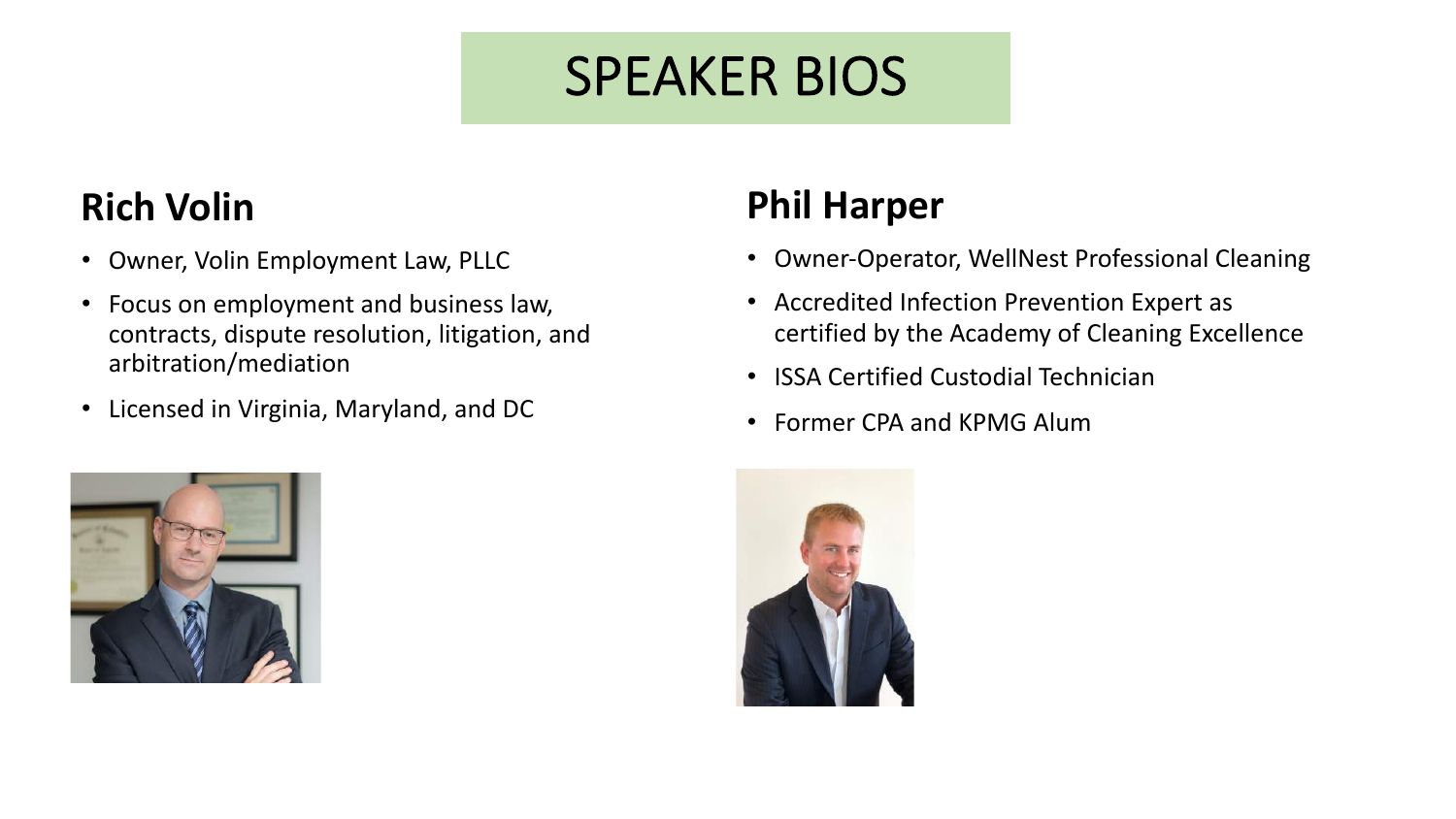### Assessing Priorities

### Competing Priorities:

- Individual employee's rights (e.g. ADA)
- Other employees' safety (e.g. OSHA)
- Customer safety
- Business compliance and liability

### Act reasonably and apply best practices to protect the health and safety of staff and customers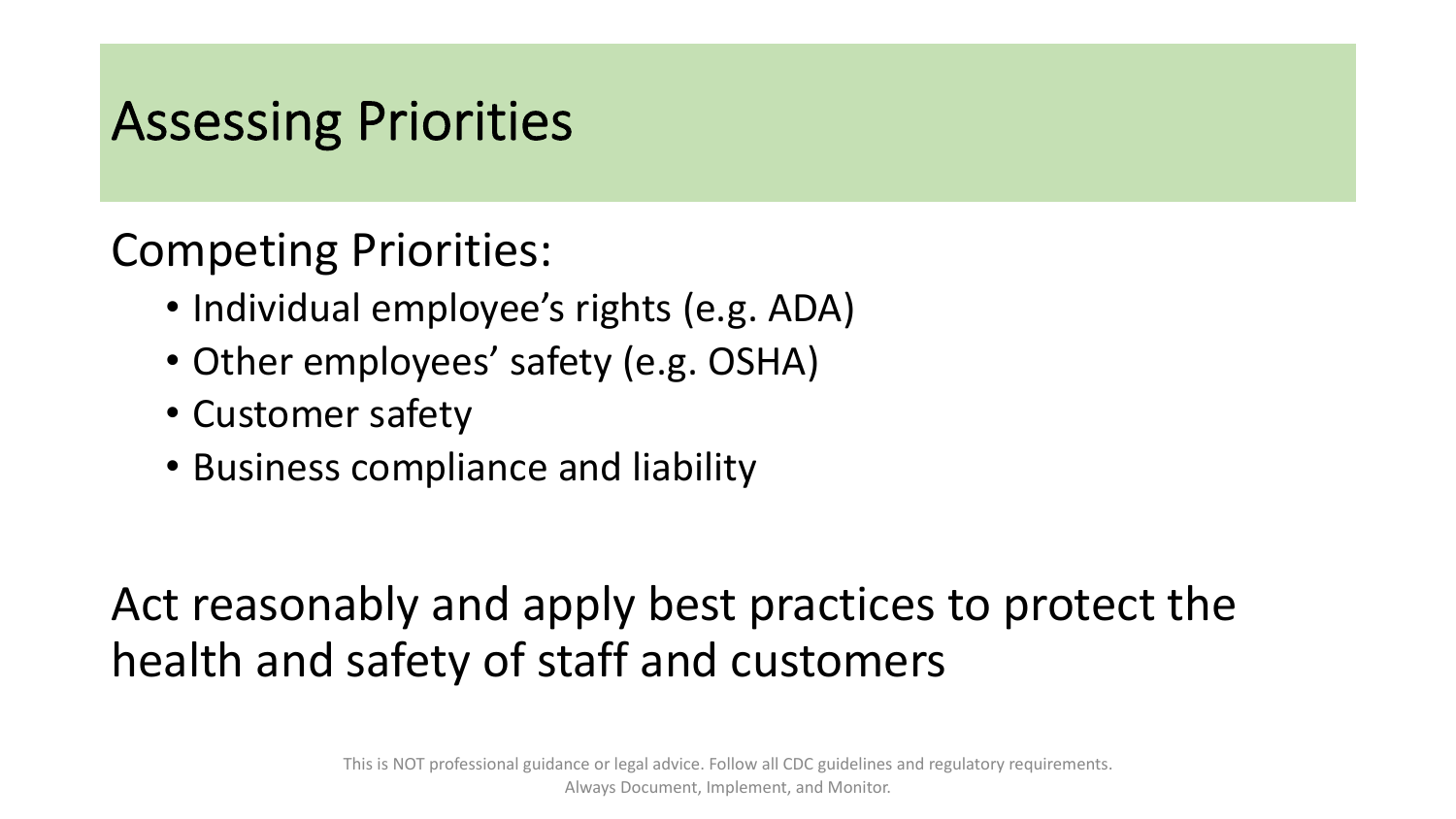### Guidance Sources

CDC

**OSHA** 

EEOC

DOL - <https://openingworkplaces.ideascale.com/>

State and local governments

(Also, review Employment Practices Liability Insurance (EPLI) policy)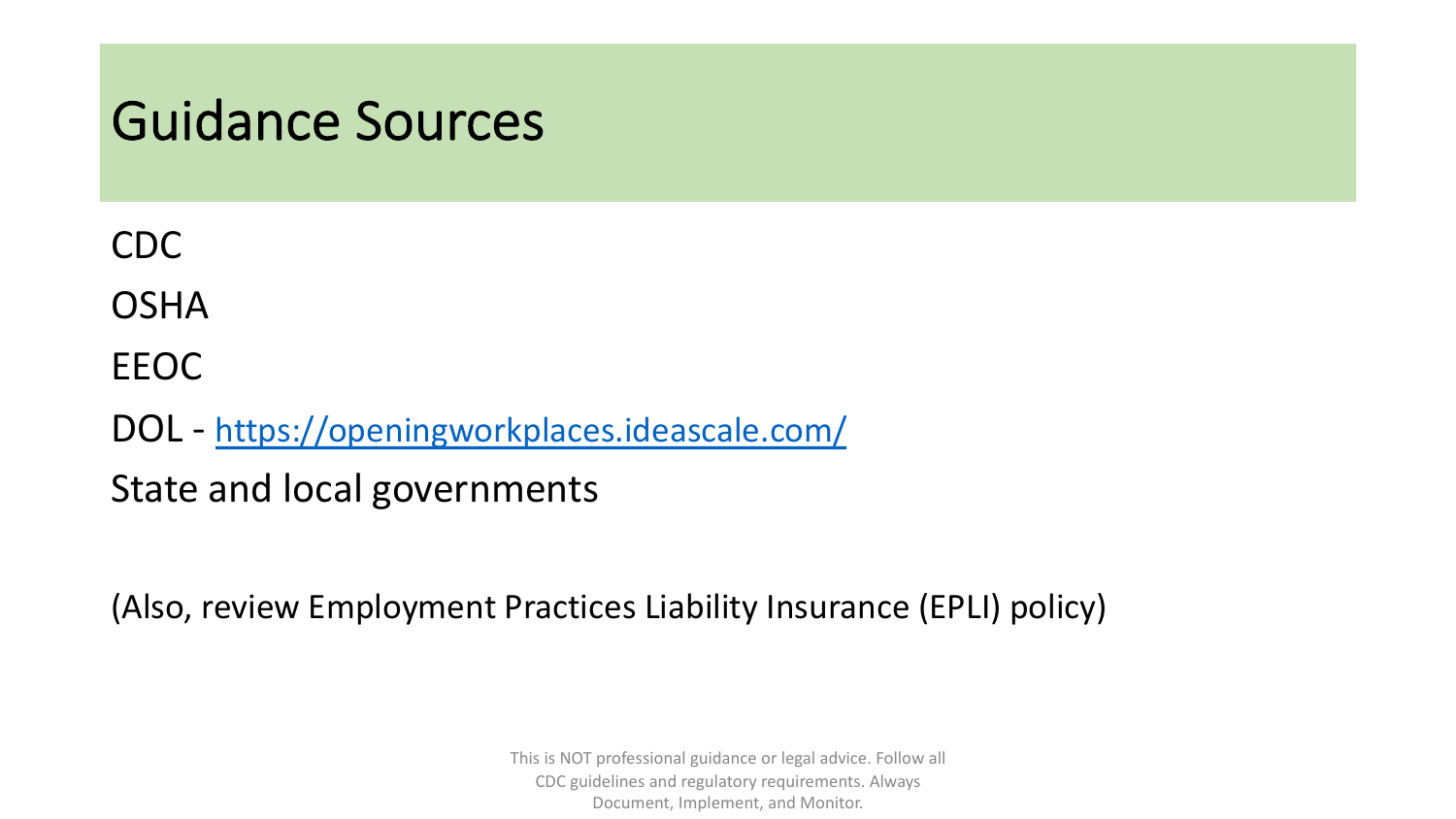### CDC Guidance

CDC Activities and Initiatives Supporting the COVID-19 Response and the President's Plan for Opening America Up Again (May 2020)

[https://www.cdc.gov/coronavirus/2019-ncov/downloads/php/CDC-Activities-Initiatives-for-COVID-](https://www.cdc.gov/coronavirus/2019-ncov/downloads/php/CDC-Activities-Initiatives-for-COVID-19-Response.pdf)19-Response.pdf

### Appendix F: Setting Specific Guidance

- Child Care Programs
- Schools and Day Camps
- Employers with Workers at High Risk (65 and older, long-term care facilities, underlying conditions)
- Restaurants and Bars
- Mass Transit Administrators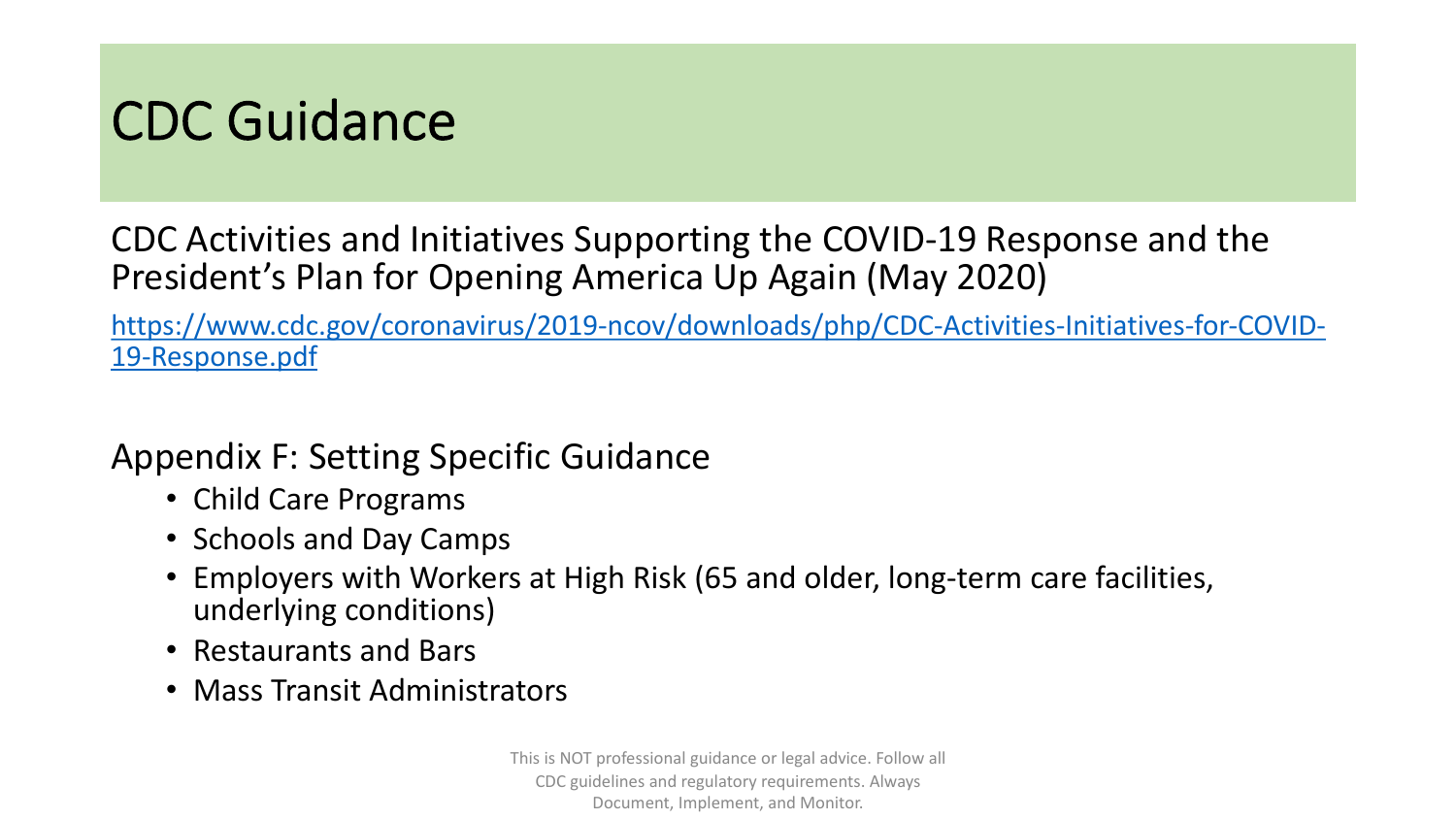## CDC Guidance

[Workplace Decision Tool: https://www.cdc.gov/coronavirus/2019-](https://www.cdc.gov/coronavirus/2019-ncov/community/organizations/workplace-decision-tool.html)<br>ncov/community/organizations/workplace-decision-tool.html

Should you consider opening?

- Will reopening be consistent with applicable state and local orders?
- Are you ready to protect employees at higher risk for severe illness?

Are recommended health and safety actions in place?

• Hygiene, cleaning, disinfection, ventilation, social distancing, training, modified travel/telework, etc.

Is ongoing monitoring in place?

- Checking for signs/symptoms of employees daily upon arrival, as feasible
- Encourage anyone who is sick to [stay home](https://www.cdc.gov/coronavirus/2019-ncov/if-you-are-sick/steps-when-sick.html) plan for if an employee gets sick
- Regularly communicate and monitor developments with local authorities and employees
- Monitor employee absences and have flexible leave policies and practices
- Be ready to consult with the local health authorities if there are cases in the facility or an increase in cases in the local area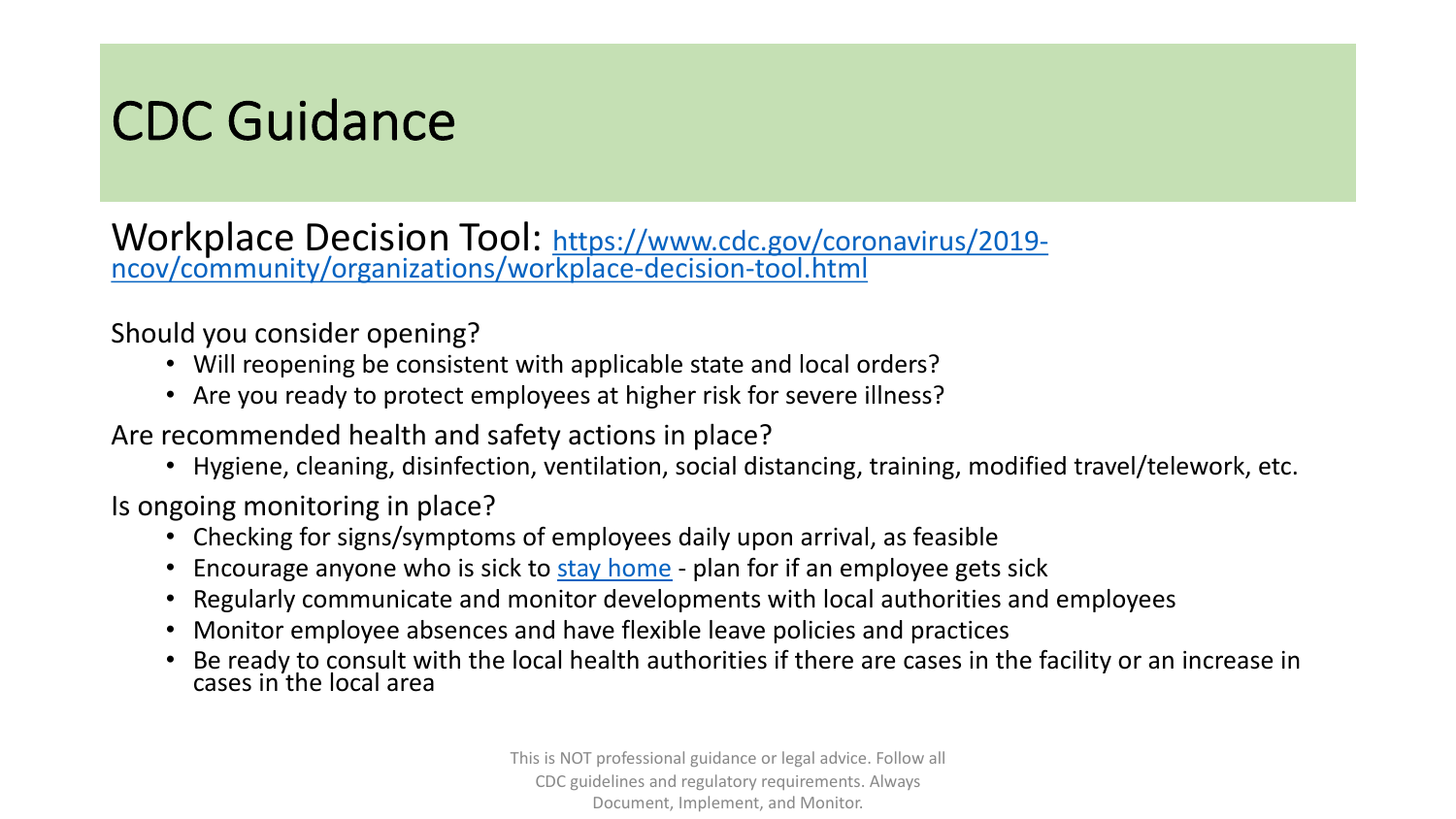#### **WORKPLACES DURING THE COVID-19 PANDEMIC**

The purpose of this tool is to assist employers in making (re)opening decisions during the COVID-19 pandemic, especially to protect vulnerable workers. It is important to check with state and local health officials and other partners to determine the most appropriate actions while adjusting to meet the unique needs and circumstances of



**Should you consider opening?**

- $\sqrt{\ }$  Will reopening be consistent with applicable state and local orders?
- ܁ Are you ready to protect employees at higher risk for severe illness?





#### **Are recommended health and safety actions in place?**

the local community.

- $\sqrt{ }$  Promote healthy hygiene practices such as hand washing and employees wearing a cloth face covering, as feasible
- $\sqrt{ }$  Intensify cleaning, disinfection, and ventilation
- $\rightarrow \sqrt{ }$  Encourage social distancing and enhance spacing between employees, including through physical barriers, changing layout of workspaces, encouraging telework, closing or limiting access to communal spaces, staggering shifts and breaks, and limiting large events, when and where feasible
	- ܁ Consider modifying travel and commuting practices. Promote telework for employees who do not live in the local area, if feasible.
	- $\sqrt{ }$  Train all employees on health and safety protocols



#### **Is ongoing monitoring in place?**

- $\sqrt{\phantom{a}}$  Develop and implement procedures to check for signs and symptoms of employees daily upon arrival, as feasible
- $\sqrt{\phantom{a}}$  Encourage anyone who is sick to stay home
- **ALL ALL ALL ALL ALL ALL ALL ALL ALL** sick
	- ܁ Regularly communicate and monitor developments with local authorities and employees
	- ܁ Monitor employee absences and have flexible leave policies and practices
	- $\sqrt{\phantom{a}}$  Be ready to consult with the local health authorities if there are cases in the facility or an increase in cases in the local area

**ANY**

**NO** 

MEET SAFEGUARDS FIRST

OPEN AND  $\rightarrow$ **MONITOR** 

#### **cdc.gov/coronavirus**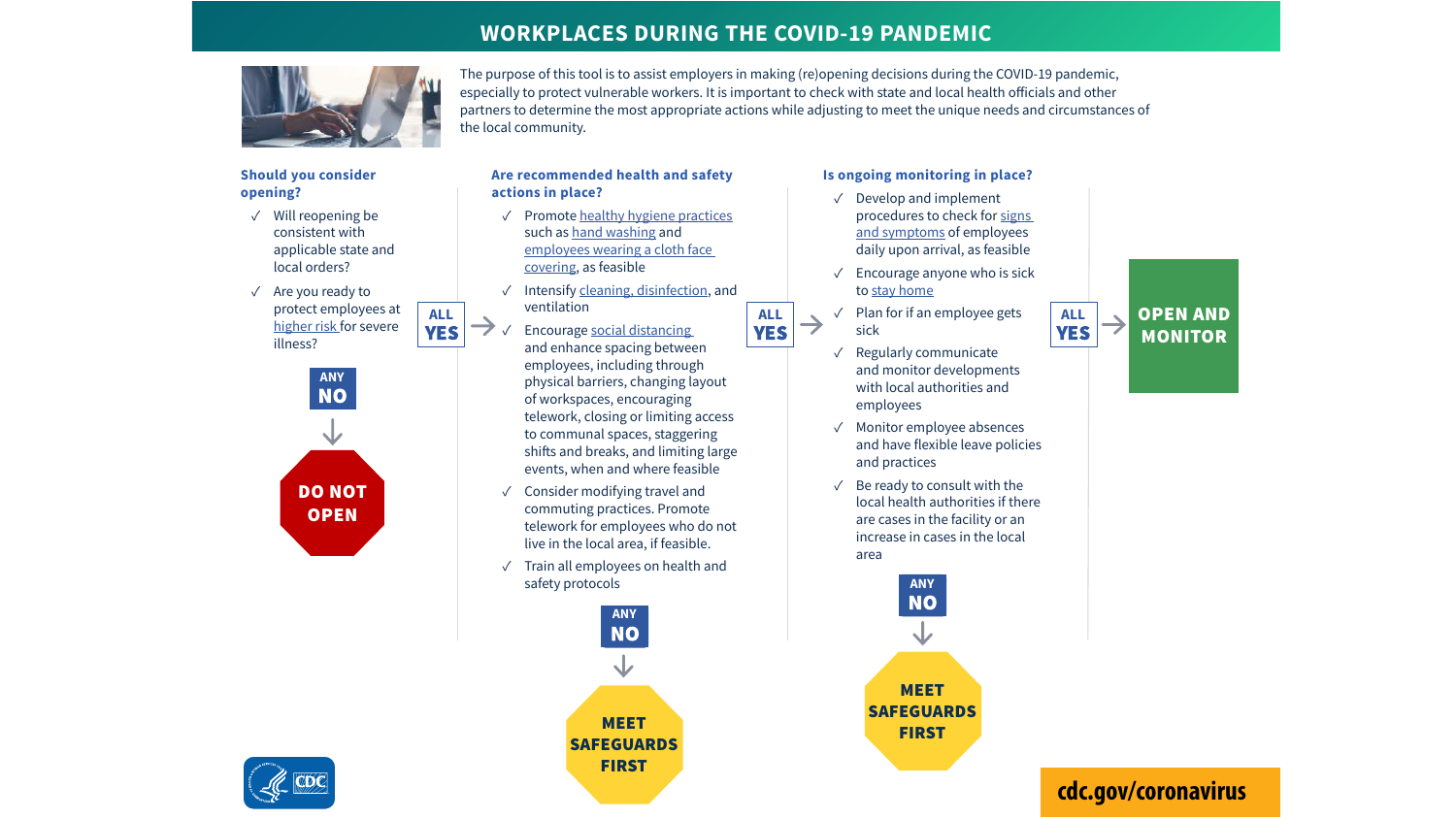## EEOC Guidance

Main page:<https://www.eeoc.gov/coronavirus>

[EEO laws: https://www.eeoc.gov/wysk/what-you-should-know-about-covid-19](https://www.eeoc.gov/wysk/what-you-should-know-about-covid-19-and-ada-rehabilitation-act-and-other-eeo-laws) and-ada-rehabilitation-act-and-other-eeo-laws

- EEO laws continue to apply "but they do not interfere with or prevent employers from following the guidelines and suggestions made by the CDC or state/local public health authorities about steps employers should take regarding COVID-19."
- Generally, measuring an employee's body temperature is a medical exam, but due to COVID-19, "employers may measure employees' body temperature" and
- Employers "may take steps to determine if employees entering the workplace have COVID-19 because an individual with the virus will pose a direct threat to the health of others."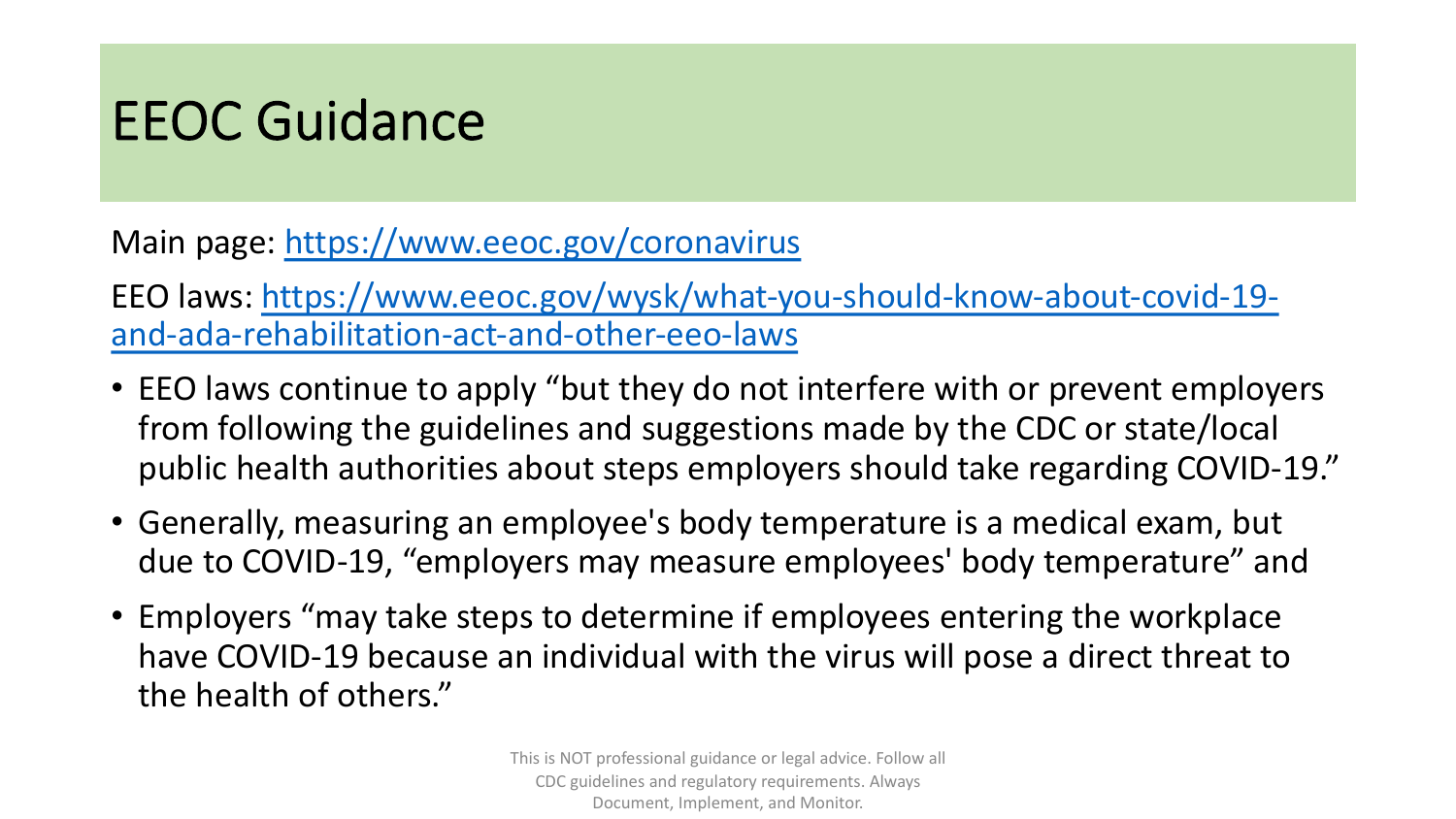## OSHA Guidance

Main page: [https://www.osha.gov/SLTC/covid-19/controlprevention.html#interim](https://www.osha.gov/SLTC/covid-19/controlprevention.html)

Follow CDC guidelines, including sanitization, etc.

Preparing Workplaces for COVID-19:<https://www.osha.gov/Publications/OSHA3990.pdf>

[Reporting Requirements: https://www.osha.gov/memos/2020-05-19/revised](https://www.osha.gov/memos/2020-05-19/revised-enforcement-guidance-recording-cases-coronavirus-disease-2019-covid-19)enforcement-guidance-recording-cases-coronavirus-disease-2019-covid-19

COVID-19 is a recordable/reportable illness if confirmed case, work-related, and involves death, days away from work, restricted work or transfer, medical treatment beyond first aid, loss of consciousness, significant diagnosed injury or illness.

"Because of the difficulty with determining work-relatedness, OSHA is exercising enforcement discretion to assess employers' efforts in making work-related determinations."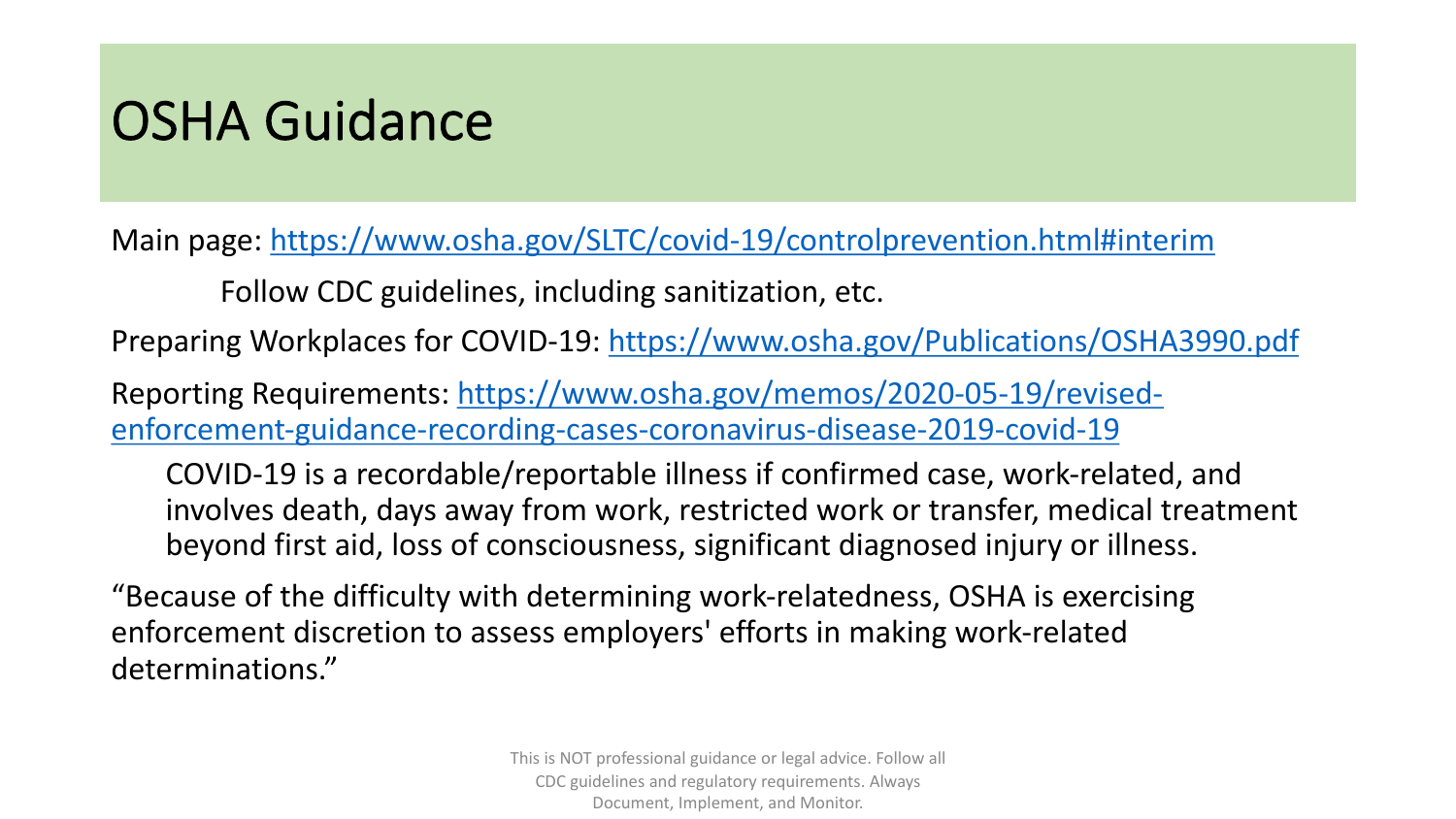### OSHA Guidance

General Duty Clause requires each employer to furnish a place of employment that is "free from recognized hazards that are causing or are likely to cause death or serious physical harm to his employees." (*See also* VA Code § 40.1-51.1 and MD Code § 5-104)

29 CFR 1910.1200 – Hazard communication - requires employers to provide information to employees about the hazardous chemicals to which they are exposed, by means of a hazard communication program, labels and other forms of warning, safety data sheets, and information and training

OSHA: "Workers who conduct cleaning tasks must be protected from exposure to hazardous chemicals used in these tasks. In these cases, the PPE (29 CFR 1910 Subpart I) and Hazard Communication (29 CFR 1910.1200) standards may apply, and workers may need appropriate PPE to prevent exposure to the chemicals."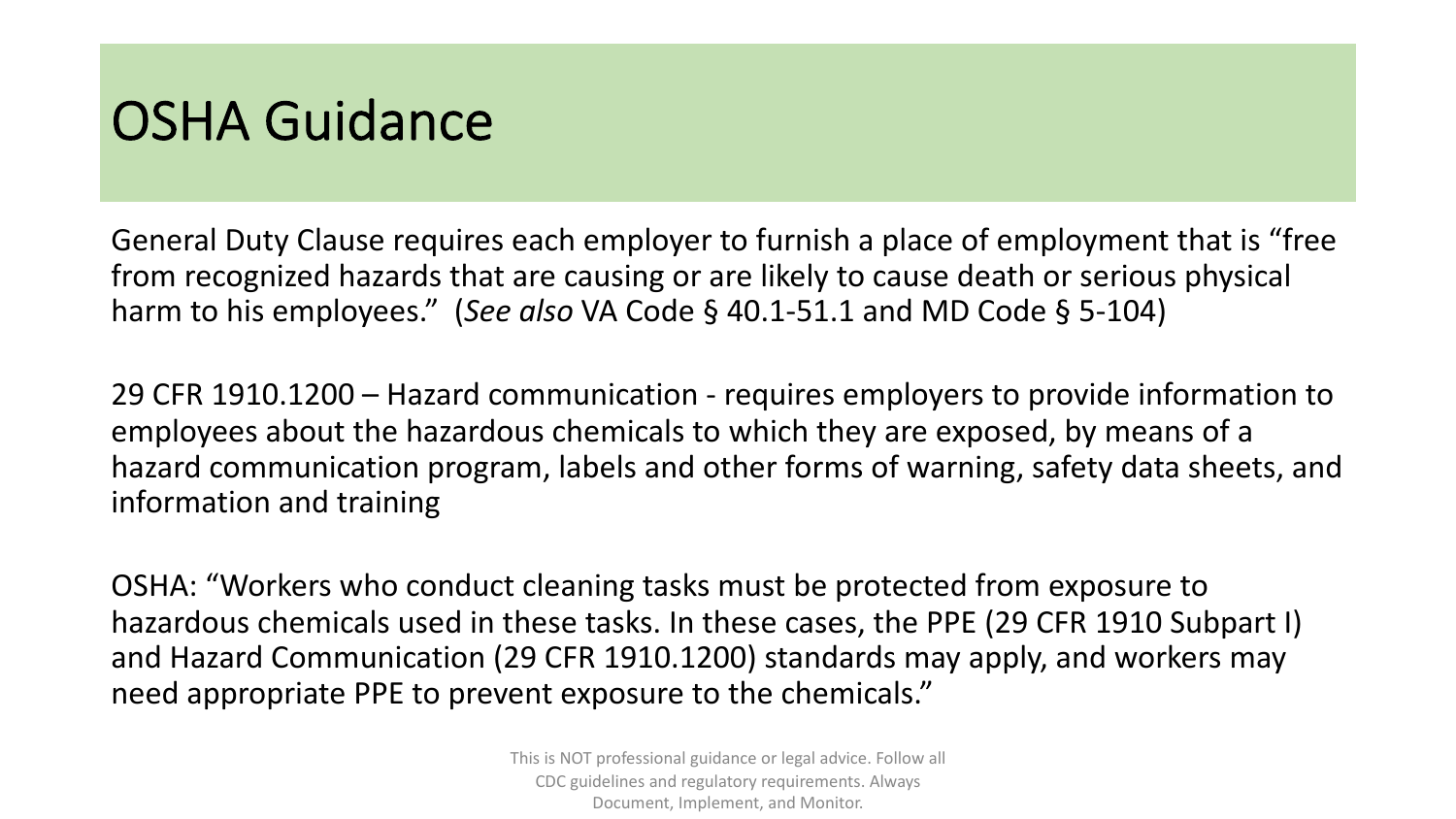## State and Local Guidance

### Executive Orders

- DC <https://coronavirus.dc.gov/> and<https://coronavirus.dc.gov/recovery-business>
- Maryland Road to Recovery <https://governor.maryland.gov/recovery/>
- Virginia [\(Phase 2\) https://www.governor.virginia.gov/media/governorvirginiagov/governor](https://www.governor.virginia.gov/media/governorvirginiagov/governor-of-virginia/pdf/Virginia-Forward-Phase-Two-Guidelines.pdf)of-virginia/pdf/Virginia-Forward-Phase-Two-Guidelines.pdf

(Look for enhanced cleaning, sanitization, disinfecting, etc.)

County Level - [\(https://www.montgomerycountymd.gov/HHS/RightNav/reopening/index.html\)](https://www.montgomerycountymd.gov/HHS/RightNav/reopening/index.html)

OSHA State Plans - <https://www.osha.gov/stateplans/>

- Maryland Occupational Safety and Health (MOSH)
- Virginia Occupational Safety and Health (VOSH) Program

State Departments of Labor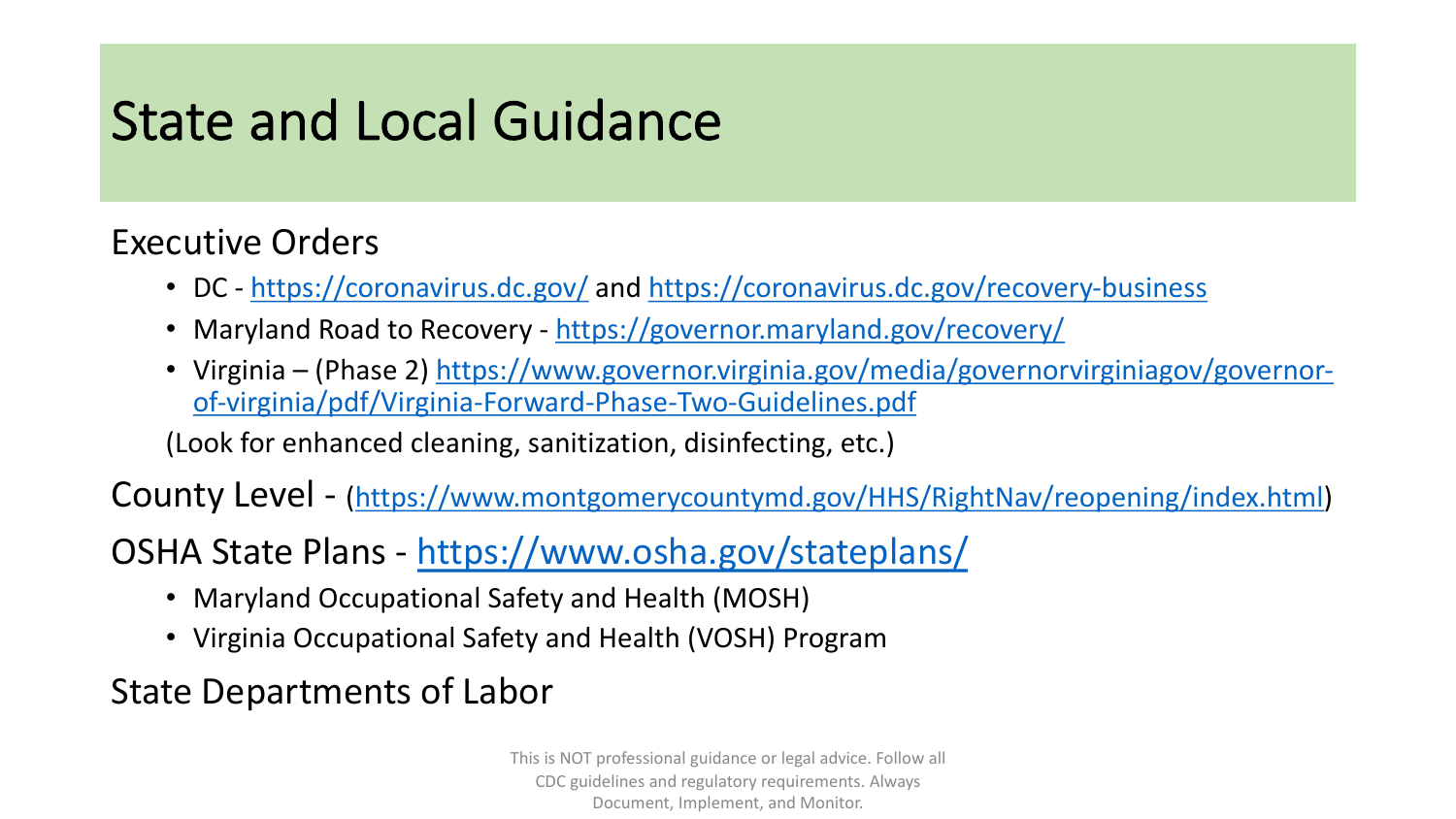## Other Steps to Consider

### Covid19 Coordinator

- Single source allows consistency and avoids mis/noncommunication
- Easier to track messaging (and liability)
- Builds employee confidence

### Anonymous Complaint System

### Review or Add New Policies:

- Leave (e.g. to care for sick family member or for school closings)
- Telework
- Non-discriminatory application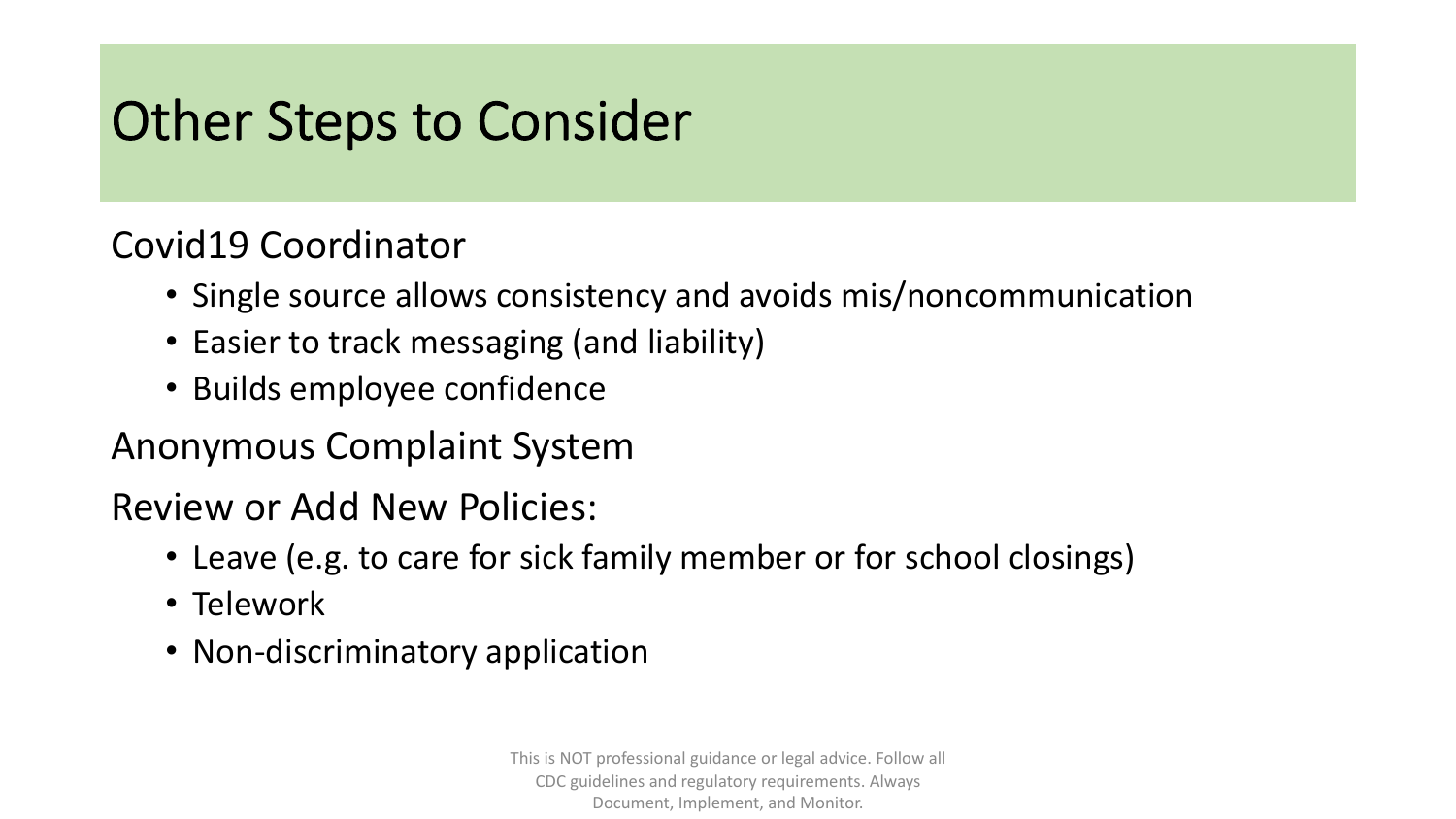### Cleaning and Disinfecting 101

### **Please Always Remember...**

**Cleaning only removes soil and some germs.** 

**Disinfecting kills remaining germs.** 

**Surface must be CLEANED prior to disinfection procedures. Always clean first, disinfect second.** 



### **READ AND FOLLOW THE LABEL!!!**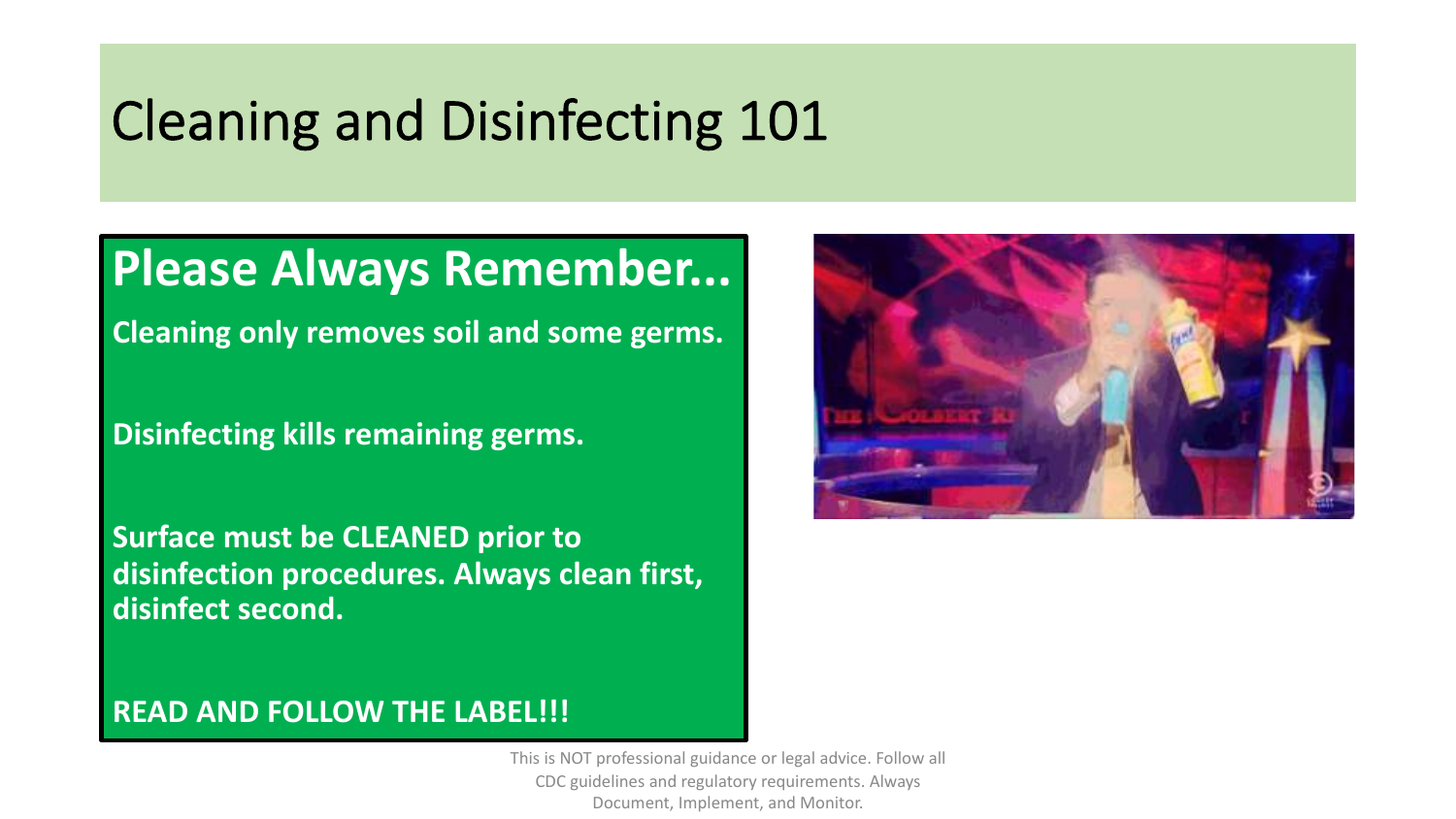# Enhanced Cleaning and Disinfecting

### **How frequent do you need to clean and disinfect?**

- No "one size fits all" approach
- What are "Touch-Points"?
- Clients should perform risk assessment based on your specific workforce
- Incorporate Brand Strategy and impact on workforce anxiety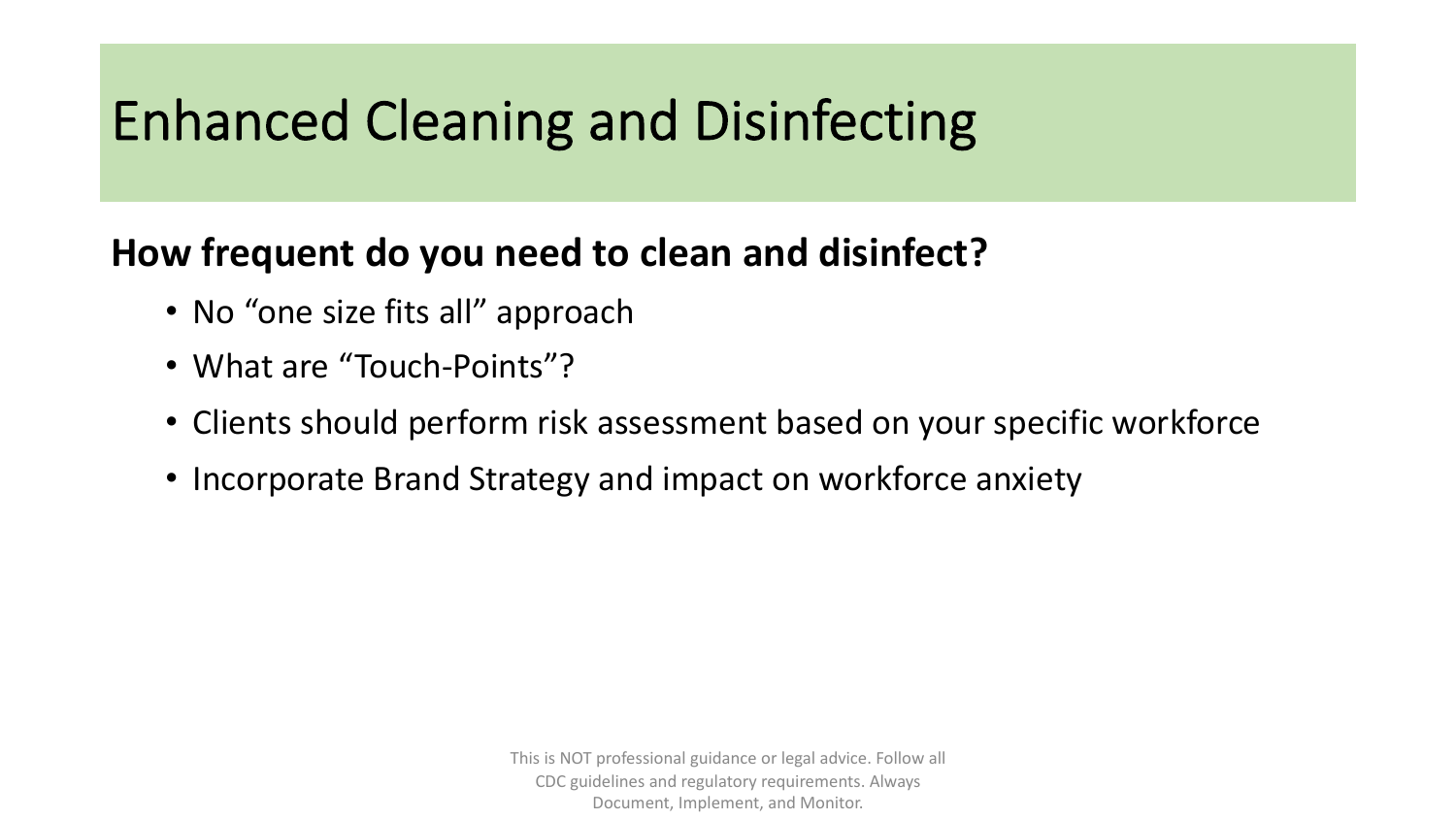## Understand Primary Risks – Access

Outside risks can start a chain of infection that will move through an office. Cleaning and disinfecting breaks chains of infection.

- How are entrants commuting to the space? (Metro, Bus, Personal vehicle?)
	- Commuting via public transportation = Higher Risk
	- Commuting via personal vehicle = Lower Risk
- What touchless technologies exist, e.g. touchless entry, touchless within restrooms, etc.?
	- Limited touchless technologies = Higher Risk
	- Touchless technologies throughout = Lower Risk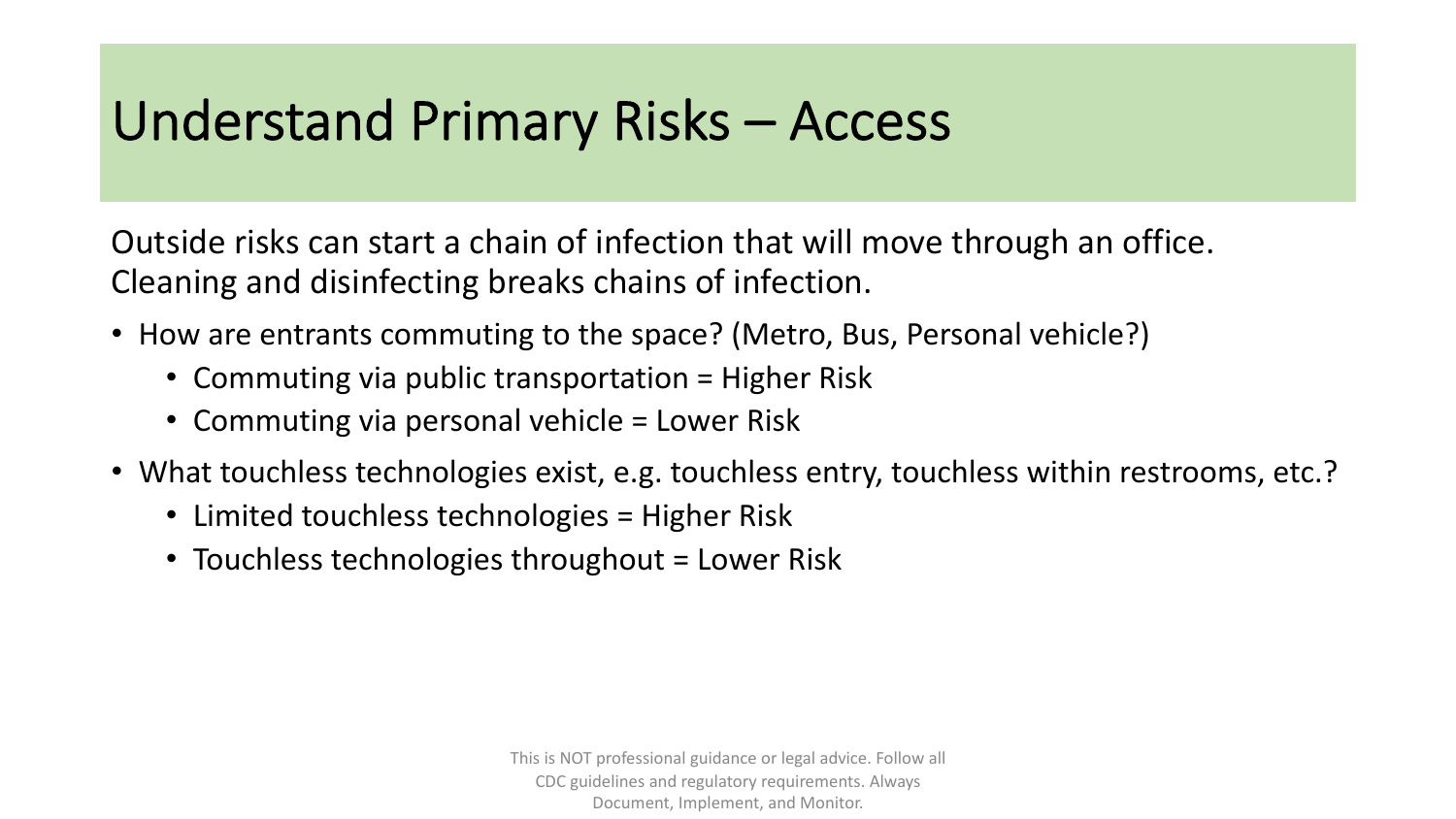## Understand Primary Risks – Density & Interactions

COVID-19 and other Infections are known to spread via person-to-person contact. Close interactions will produce Infection Risk and drive anxiety.

- Who will be in the office and when?
	- High Density = Higher Risk
	- Low Density = Lower Risk
- How will the space be used?
	- Many meetings and interactions = Higher Risk
	- Quiet, limited interactions = Lower Risk
- What gathering spaces are used (kitchens, sitting areas, waiting rooms, conference rooms)?
	- Active kitchen or gathering space = Higher Risk
	- Quiet, limited gatherings = Lower Risk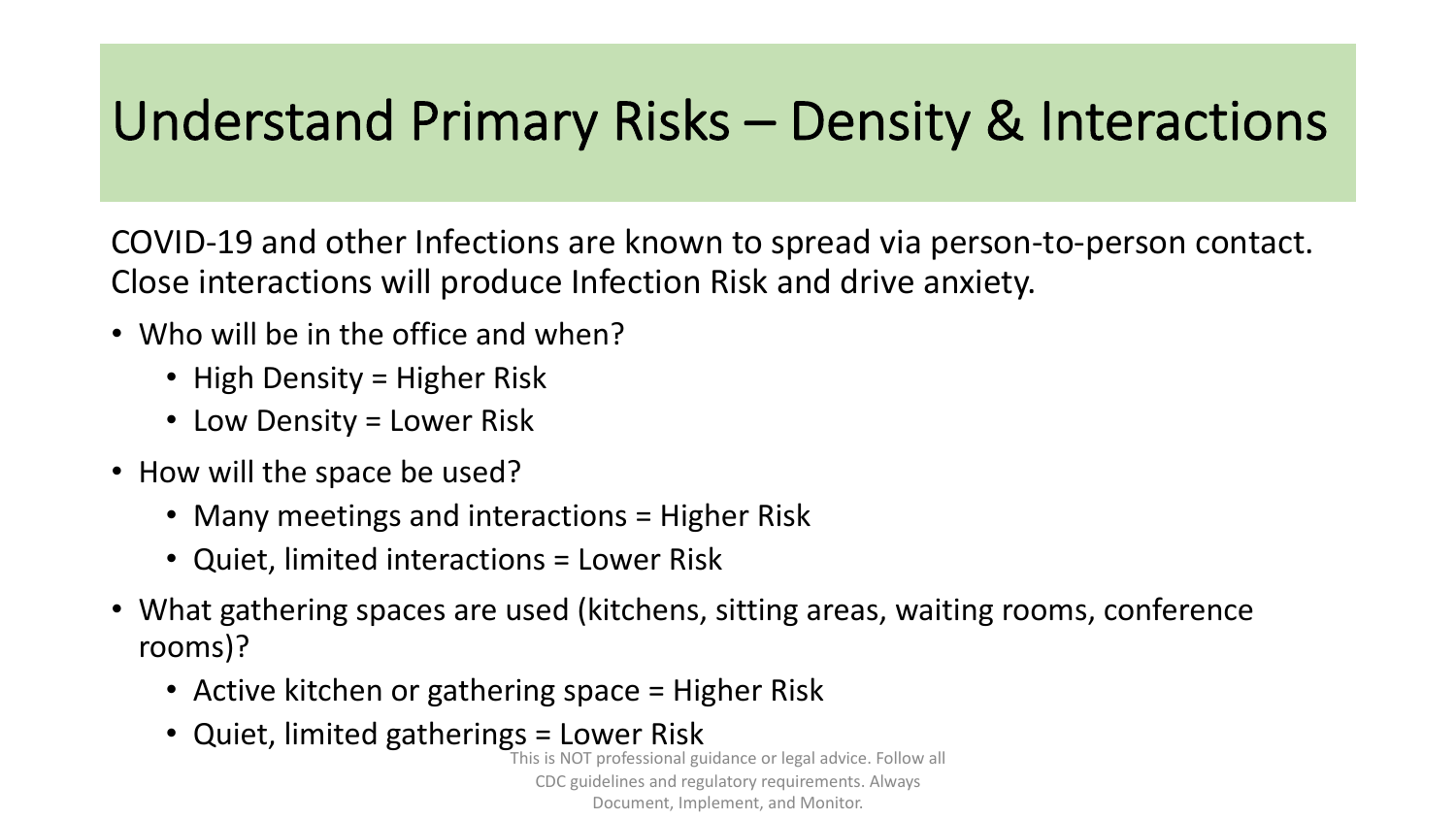## Client's Plan – In-housing Cleaning Staff

#### **Direct Hire, Office Manager, Safety Manager**

- Policies, training, OSHA risk (don / doff PPE, hazards of cleaning chemicals) for in-house cleaning personnel
- Leverage trainings and certifications from credible sources
	- [CDC videos](https://www.cdc.gov/coronavirus/2019-ncov/hcp/using-ppe.html)
	- Global Biorisk [Advisory Council \(GBAC\) "Microbial](https://online.issa.com/issassa/ecssashop.show_product_detail?p_mode=detail&p_product_serno=1515)  Warrior" workshop
- Building Certifications
	- [GBAC Star Facility Accreditation](https://gbac.issa.com/issa-gbac-star-facility-accreditation/)
	- [WELL Health-Safety Rating for Facility Operations](https://resources.wellcertified.com/articles/international-well-building-institute-launches-well-health-safety-rating-for-facility-operations-and-management-of-sports-and-entertainment-venues/) and Management
- Advice Hand Sanitizer, Supplies, PPE, Laundry
- **READ AND FOLLOW THE LABEL!!!!!**

### **DO NOT MIX THESE CLEANING PRODUCTS**

#### **BLEACH + VINEGAR**

Creates chlorine gas, which can cause coughing, breathing problems, burning and watery eyes.

#### **BLEACH + AMMONIA**

Creates a toxic gas called chloramine, which can cause shortness of breath and chest pain.

#### **HYDROGEN PEROXIDE + VINEGAR**

Creates peracetic/peroxyacetic acid, which can be highly corrosive.

#### **BLEACH + RUBBING ALCOHOL**

Creates chloroform, which is highly toxic.

SOURCE CAL FIRE

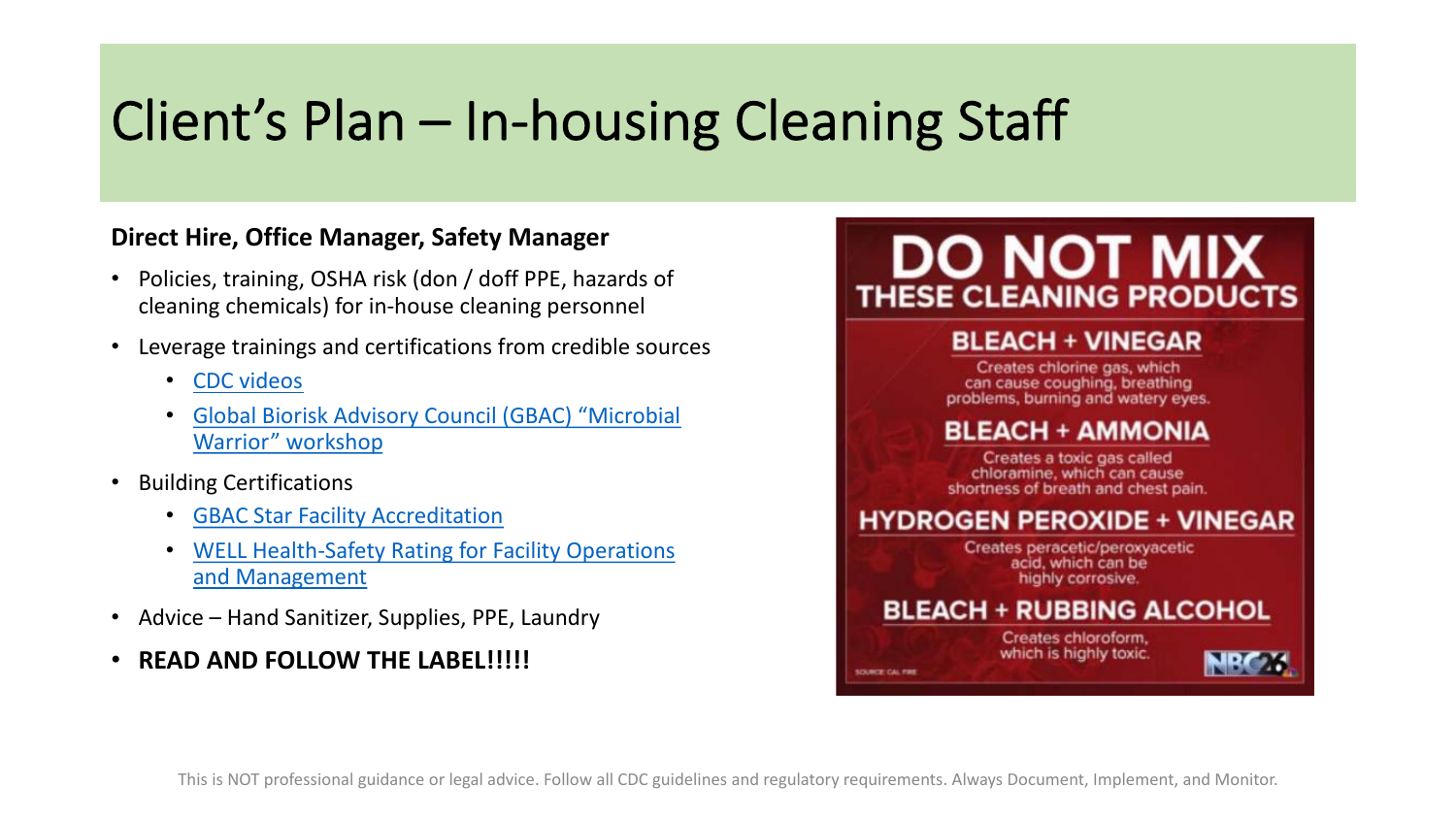## Client's Plan – Outsourcing

#### **Outsourcing Options**

- Corporate Infection Prevention Programs
	- Nightly Janitorial
	- Day Porter Services
	- Deep Cleanings (with electrostatic spraying)
	- Combination of the above
- What to look for with a janitorial provider
	- License and Insurance
	- Security
	- Workforce Training
	- Certifications (ISSA, GBAC) and Expertise

### **New Technologies and Measuring Outcomes**

- UV Light
- Electrostatic spraying
- Anti-microbial coatings
- Measuring outcomes via markers
- Measuring outcomes via ATP Hygiene Monitoring